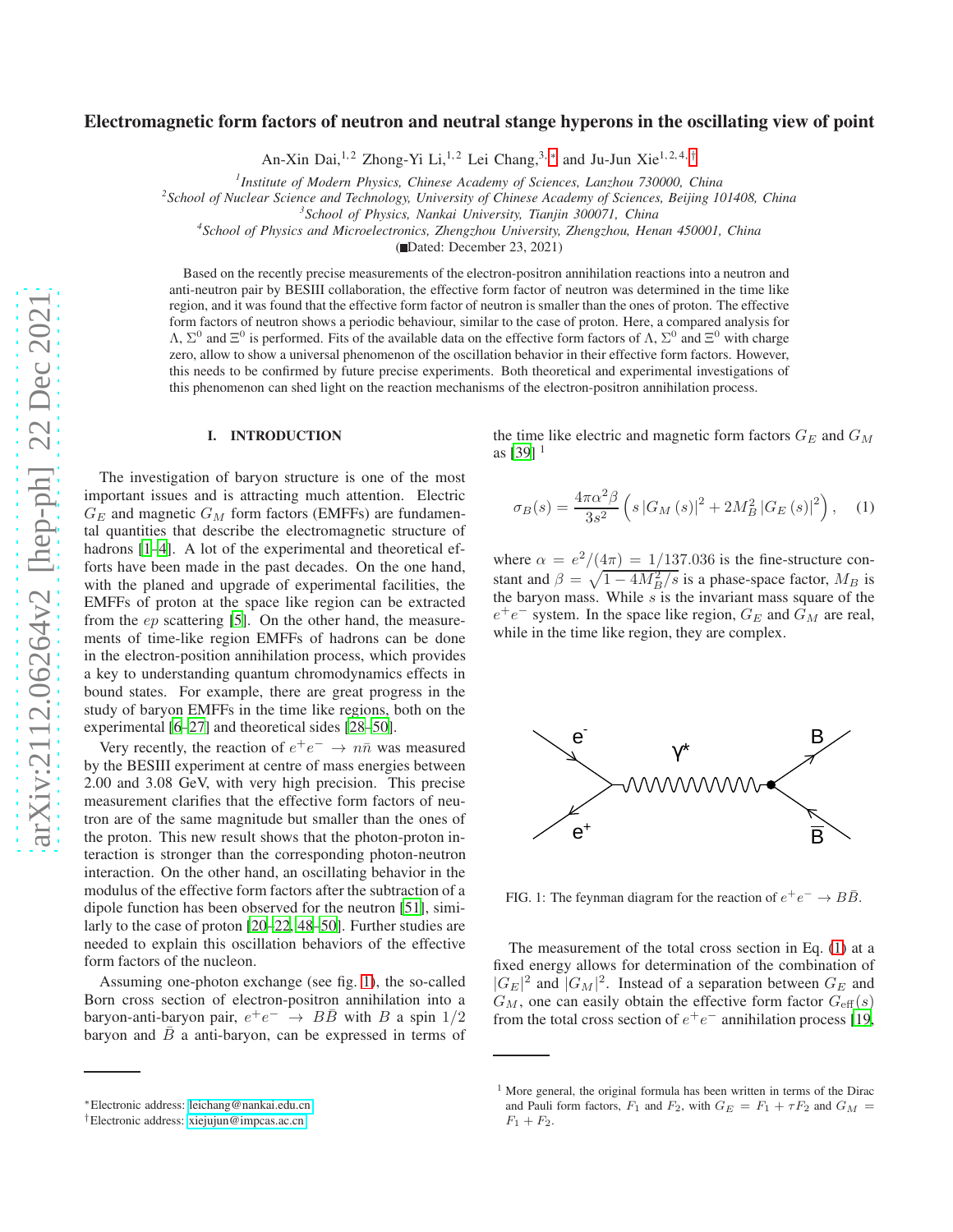[23\]](#page-4-13). It is defined as

$$
|G_{\text{eff}}(s)| = \sqrt{\frac{\sigma_B}{[1 + 1/(2\tau)][4\pi\alpha^2\beta/(3s)]}}
$$
  
= 
$$
\sqrt{\frac{2\tau |G_M(q^2)|^2 + |G_E(q^2)|^2}{1 + 2\tau}},
$$
 (2)

where  $\tau = s/(4M_B^2)$ . The effective form factor  $|G_{\text{eff}}(s)|^2$ is a linear combination of  $|G_E|^2$  and  $|G_M|^2$ , and it indicates how much the experimental  $e^+e^- \rightarrow B\overline{B}$  cross section differs from a point-like baryon  $B$ . Therefore, the effective form factor  $G_{\text{eff}}(s)$  can be determined from a measurement of the total cross section of the  $e^+e^-$  annihilation process. The  $|G_{\text{eff}}(s)|$ values depend, in principle, on the kinematics where the measurement was performed. It describes also the coupling constants for the elementary process  $e^+e^-$  to quark-anti-quark pairs.

In general, the experimental data on the effective form factor  $|G_{\text{eff}}(s)|$  can be well reproduced by a dipole function  $G_D(s)$ , which has a decreasing behavior as a function of s. Its form are commonly written as [\[49,](#page-4-14) [50\]](#page-4-6)

<span id="page-1-0"></span>
$$
G_D(s) = \frac{c_0}{(1 - \gamma s)^2},\tag{3}
$$

where  $c_0$  and  $\gamma$  are constant, which will be determined by the experimental data.

On the other hand, for the oscillating part, it can be easily fitted by the following equation:

<span id="page-1-2"></span>
$$
G_{\rm osc}(s) = \frac{c_0}{(1 - \gamma s)^2} A \cos(C\sqrt{s} + D),
$$
 (4)

where  $A, B, C$ , and  $D$  are constant and will be determined by the experimental measurements. It is worth to mention that we take the oscillating part as a function with the invariant mass  $\sqrt{s}$  rather than the relative momentum p as used in Refs. [\[49](#page-4-14)[–52](#page-4-15)], where  $p$  is a function of the invariant mass  $\sqrt{s}$ :  $p = \sqrt{s(\tau - 1)}$ . Furthermore, the natural exponential reduced function used in Refs. [\[49](#page-4-14)[–52\]](#page-4-15) is also replaced by the dipole function which is the same as for the main part of the effective form factor.

Then, the total effective form factor  $G_{\text{eff}}$  is:

$$
G_{\text{eff}}(s) = G_D(s) + G_{\text{osc}}(s)
$$
  
= 
$$
\frac{c_0}{(1 - \gamma s)^2} (1 + A \cos(C\sqrt{s} + D)).
$$
 (5)

After subtracting the well-established dipole part of  $G_D(s)$ , one can easily obtain the oscillation part of  $G_{\rm osc}(s)$ .

Although their is no fundamental explanation for the oscillation behavior of nucleon effective form factors, modelling the joint information from all the current experimental data on the effective form factors of baryons may bring to a new view of the reaction mechanism for the formation of baryons. Along this line, in this work, we performed a combined analysis of the effective form factors of these neutral particles with spin 1/2: neutron,  $\Lambda$ ,  $\Sigma^0$ , and  $\Xi^0$ . It is found that the effective form factors of these baryons show a universal phenomenon of an oscillation behavior, similar to the observation of nucleon. Further experimental and theoretical investigations of such behavior may open a new window for the electromagnetic structure of  $\Lambda$ ,  $\Sigma^0$ , and  $\Xi^0$  hyperons.

# II. ANALYSIS OF THE EFFECTIVE FORM FACTORS OF NEUTRON,  $\Lambda$ ,  $\Sigma^0$ , and  $\Xi^0$

### A. Global fit to the effective form factor with a dipole function

Firstly, we perform two parameters ( $c_0$  and  $\gamma$ )  $\chi^2$  fits with the dominant dipole part  $G_D(s)$  as in Eq. [\(3\)](#page-1-0) to the experimental data on the effective form factors of neutron,  $\Lambda$ ,  $\Sigma^0$ , and  $\Xi^0$ . The fitted parameters are shown in Table [I.](#page-1-1)

<span id="page-1-1"></span>TABLE I: Fitted parameters for the effective form factors with a dipole function shown in Eq. [\(3\)](#page-1-0). The unit of  $\gamma$  is  $\text{GeV}^{-2}$ .

| Parameter      | $n_{\cdot}$ |     | $\Delta_0$                                                          | ా               |
|----------------|-------------|-----|---------------------------------------------------------------------|-----------------|
|                |             |     | 1.41 (fixed) $0.34 \pm 0.08$ $0.26 \pm 0.01$                        | $0.21 \pm 0.02$ |
| c <sub>0</sub> |             |     | $3.48 \pm 0.06$ $0.11 \pm 0.01$ $0.033 \pm 0.007$ $0.023 \pm 0.008$ |                 |
| $\chi^2$ /dof  | 43          | 2.4 |                                                                     | 3.0             |

For the neutron, we take the value of  $\gamma$  as in Refs. [\[51,](#page-4-7) [52](#page-4-15)]. This value is also used for the proton. If we make  $c_0$  and  $\gamma$ are free parameters for the case of neutron, there is always another solution from the  $\chi^2$  fit, which are:  $c_0 = 96.6$  and  $\gamma = 6.6 \,\text{GeV}^{-2}$ , and both of them have huge errors. It is also found that  $c_0$  and  $\gamma$  are strongly correlated.

In Figs. [2,](#page-2-0) we show the fitted results for the effective form factors of neutron,  $\Lambda$ ,  $\Sigma^0$ , and  $\Xi^0$  with a dipole function  $G_D(s)$  as in Eq. [\(3\)](#page-1-0), respectively. One can see that the effective form factors can be fairly well reproduced by using the dipole function. <sup>2</sup>

One the other hand, from the fitted values of  $\gamma$ , it is found that the effective form factors of  $\Lambda$ ,  $\Sigma^0$ , and  $\Xi^0$  hyperons are reduced more fast than the one of nucleon, when  $\sqrt{s}$  is growing. For  $\Lambda$ , from the invariant mass  $\sqrt{s} = 2.3$  GeV to 3.3 GeV,  $G_D(s)$  is reduced from 0.172 to 0.015, while for the case of neutron, from  $\sqrt{s} = 2.0$  GeV to 3.0 GeV, its effective form factor is reduced from the value of 0.162 to 0.025.

#### B. Oscillations

After subtracting the main dipole part from the effective form factor, then one get the oscillation part  $G_{\rm osc}(s)$ . We have performed three parameters  $(A, C, \text{ and } D)$   $\chi^2$  fits with the oscillation part  $G_{\rm osc}(s)$  as in Eq. [\(4\)](#page-1-2) for the neutron,  $\Lambda$ , and  $\Sigma^0$ . The fitted parameters are shown in Table [II.](#page-2-1) Since the uncertainties of these experimental data are large, the fitted

<sup>&</sup>lt;sup>2</sup> The smooth behavior of the proton effective form factor is described with a product of a free monopole and the standard dipole.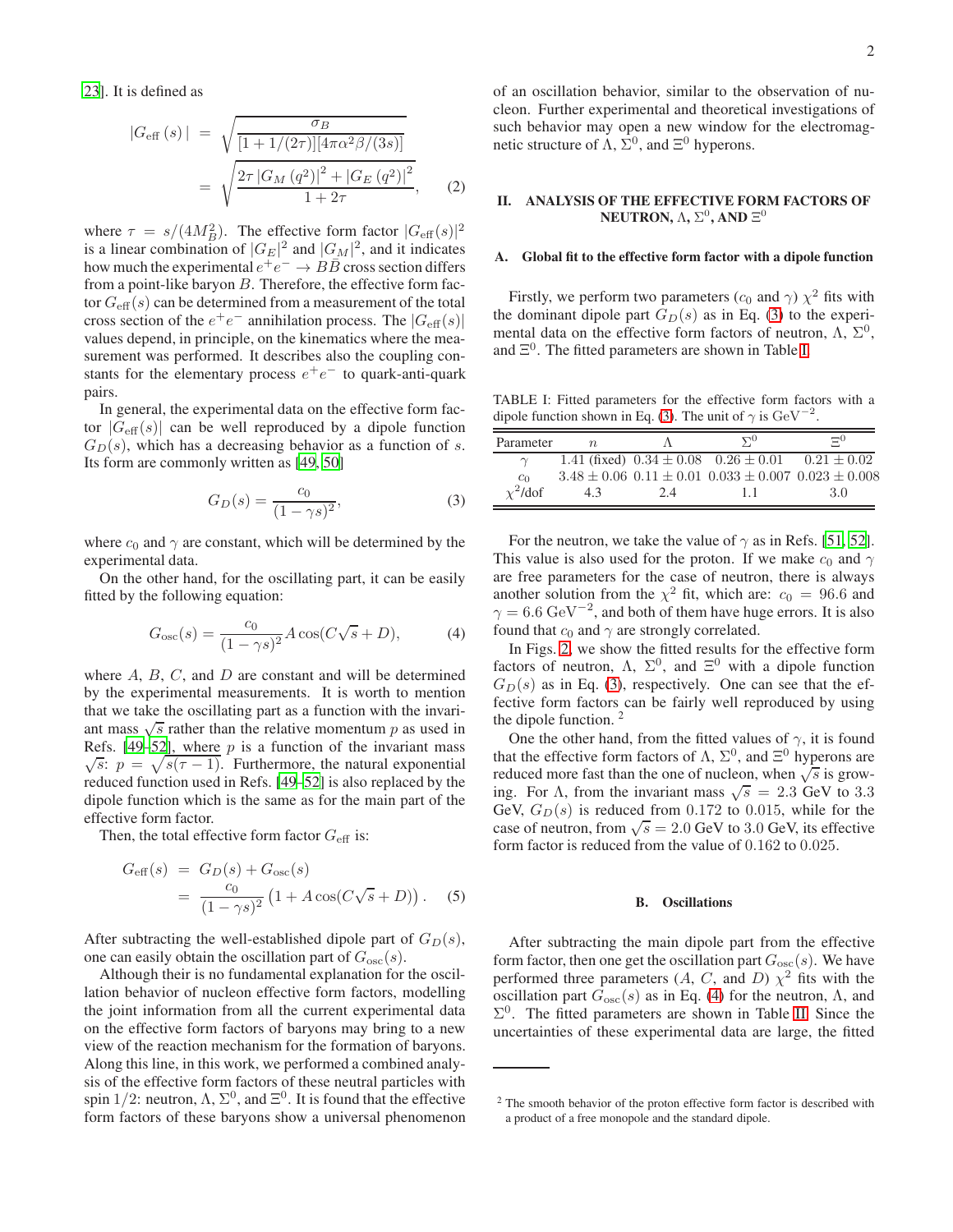

<span id="page-2-0"></span>FIG. 2: Fitted effective form factors of neutron (a),  $\Lambda$  (b),  $\Sigma^0$  (c) and  $\Xi^0$  (d). The data are taken from BaBar collaboration [\[18](#page-4-16)] and BESIII collaboration [\[19](#page-4-12), [23](#page-4-13), [24](#page-4-17), [27\]](#page-4-4).

parameters have big uncertainties. In addition, the parameters C and D are strongly correlated.

<span id="page-2-1"></span>TABLE II: Fitted parameters for the oscillation part of the effective form factors of  $\Lambda$ ,  $\Sigma^0$ , and neutron. The unit of  $\tilde{C}$  is  ${\rm GeV}^{-1}$ .

| Parameter | neutron         |                 | $\Delta_0$      |
|-----------|-----------------|-----------------|-----------------|
|           | $0.176 + 0.027$ | $0.235 + 0.033$ | $0.199 + 0.102$ |
| 7         | $12.16 + 0.61$  | $3.99 + 0.14$   | $11.94 + 1.13$  |
| D         | $1.66 + 1.41$   | $4.61 + 0.40$   | $0.99 + 3.13$   |

With the central values of these fitted parameters shown in Tab. [II,](#page-2-1) in Fig. [3,](#page-3-0) we show the numerical results for the oscillation part of the effective form factors of neutron,  $\Lambda$ ,  $\Sigma^0$ , and  $E^0$ . One can see that the oscillation part can be fairly well described by a function  $G_{\rm osc}(s)$  as in Eq. [\(4\)](#page-1-2). It is worth to mention that we can not obtain a good fit to the oscillation part of the  $\Xi^0$  hyperon since the large errors of the experimental data. In Fig. [3](#page-3-0) (d), the red line stands for the fitted results of the  $\Sigma^0$ .

From Figs. [3](#page-3-0) (b), (c), and (d), it is found that the data for the  $\Lambda$ ,  $\Sigma^0$ , and  $\Xi^0$  have larger errors in the threshold region. In our fit for the case of  $\Sigma^0$ , the first date was not considered. It is expected that the future more precise experimental measurements will check the oscillation behavior of the effective form factor of the  $\Lambda$ ,  $\Sigma^0$ , and  $\Xi^0$  hyperons. Moreover, the process of hyperon-antihyperon pairs production in the electron-position annihilation can be also used to study the polarizations of hyperons.

Next, in Fig. [4,](#page-3-1) we put all the oscillation data for neutron,  $\Lambda$ ,  $\Sigma^0$ , and  $\Xi^0$  together. The red-solid line stands for the results with these fitted parameters of neutron data. Because of large errors of the experimental data for  $\Lambda$ ,  $\Sigma^0$ , and  $\Xi^0$  hyperons, one can see that the red-line is not disagreement with these current data on  $\Lambda$ ,  $\Sigma^0$ , and  $\Xi^0$  within uncertainties. This indicates that there are unexplored intrinsic dynamics of the oscillation behavior that need to be furthered studied.

### III. SUMMARY

In summary, we have considered the available experimental data on the effective form factors of the neutral baryons neutron,  $\Lambda$ ,  $\Sigma^0$ , and  $\Xi^0$  that were measured by BaBar and BE-SIII collaborations. A general fit of these data are performed with the aim to investigate the oscillation behavior of the ef-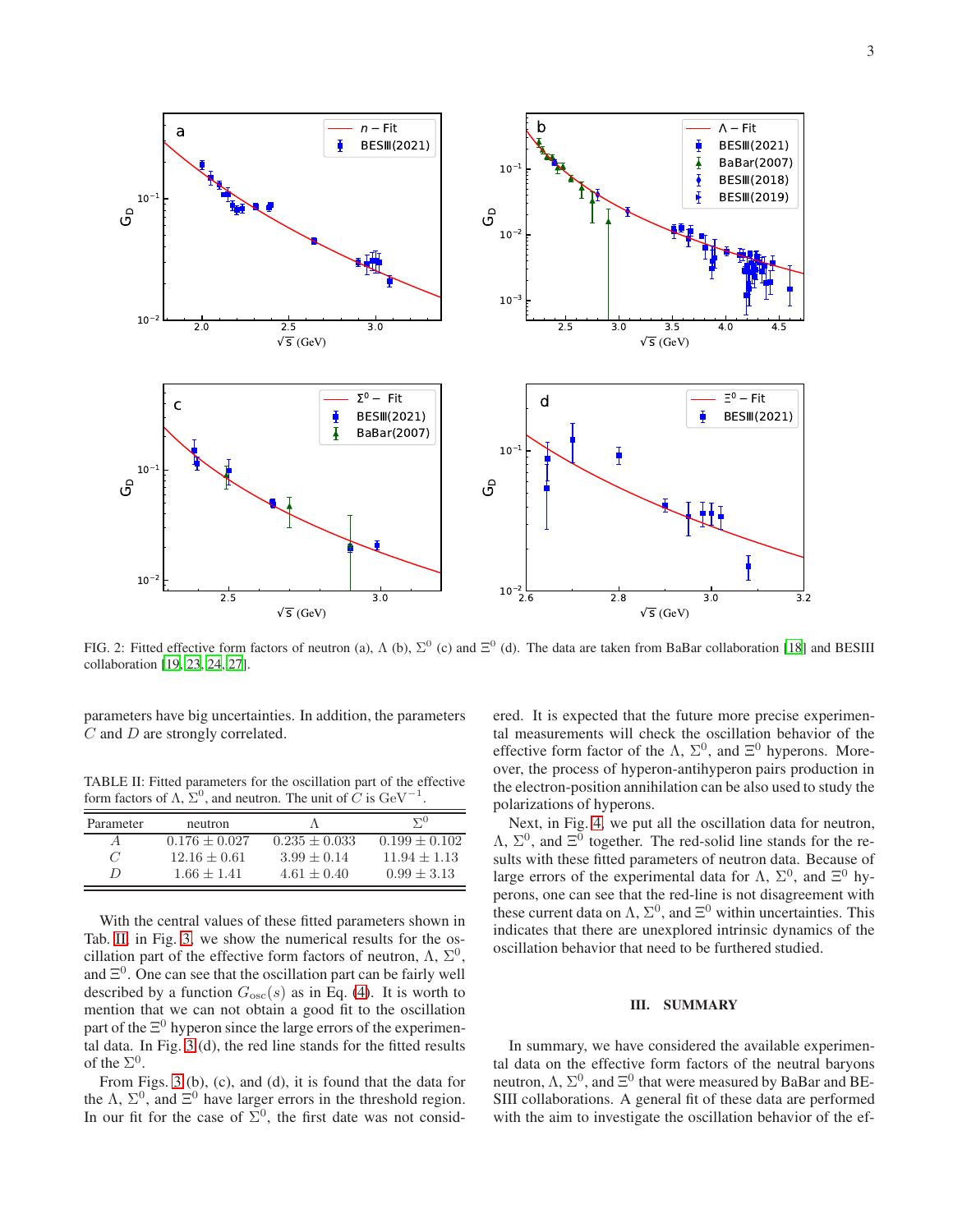

<span id="page-3-0"></span>FIG. 3: Fitting results of oscillation part of neutron (a),  $\Lambda$  (b),  $\Sigma^0$  (c), and  $\Xi^0$  (d) effective form factors.



<span id="page-3-1"></span>FIG. 4: Oscillations of neutron,  $\Lambda$ ,  $\Sigma^0$ , and  $\Xi^0$  as a function of the invariant mass  $\sqrt{s}$ .